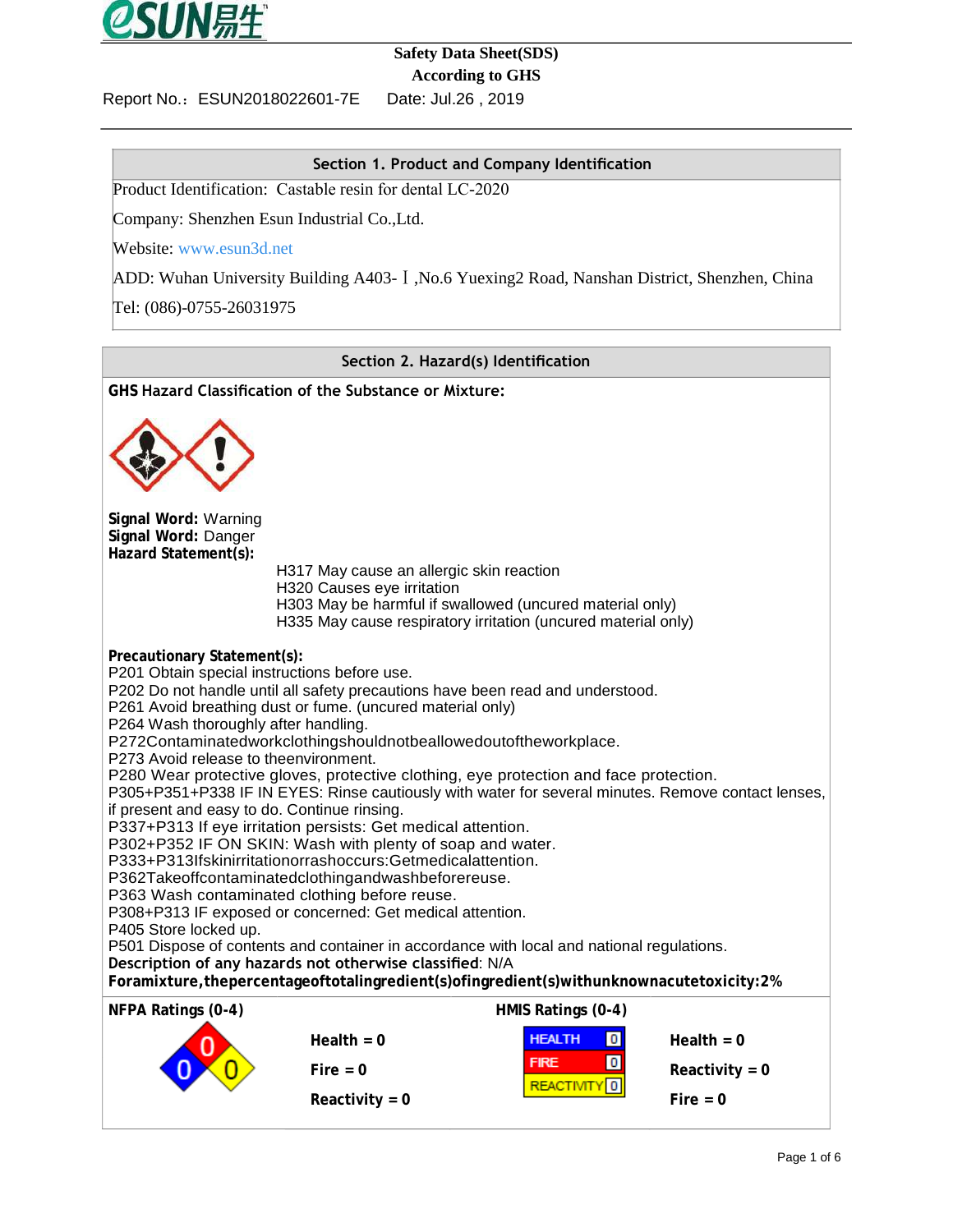

### **Safety Data Sheet(SDS) According to GHS**

Report No.:ESUN2018022601-7E Date: Jul.26 , 2017

| Section 3. Composition/Information on Ingredients |                                   |             |  |  |  |  |  |
|---------------------------------------------------|-----------------------------------|-------------|--|--|--|--|--|
| Chemical Name, Common Name and Synonyms:          | CAS#andotherunique<br>identifiers | % by Weight |  |  |  |  |  |
| Acrylic Oligomers*                                | 55818-57-0                        | 40-50%      |  |  |  |  |  |
| Monomer                                           | 13048-33-4                        | 20-40%      |  |  |  |  |  |
| Color pigment                                     |                                   | $2 - 5%$    |  |  |  |  |  |
| Photoinitiators*                                  | 947-19-3                          | $3 - 5%$    |  |  |  |  |  |

**\*Denotesthatthespecificchemicalidentityand/orexactpercentage(concentration)ofcomposition hasbeenwithheldasatradesecret.**

#### **Section 4. First-Aid Measures**

**Afterinhalation:**Removefromsourceofexposureintofreshair.Seekmedicalattentionifanyirritation develops.<br>Afterskincontact:Washskinwithsoapandwater.Removeanycontaminatedclothingandshoesand

cleanbeforereuse.Seekmedicalattentionifirritationdevelops.

Aftereyecontact:Holdeyeopenandrisecontinuouslywithagentlestreamofcleanrunningwaterfor atleast15minutes.Seekmedicalattentionifanvirritationdevelops.

**Afterswallowing:**Firstaidisunlikelytoberequiredbutifnecessary,rinsemouthrepeatedlywithwater, ensuring that the water is not swallowed. Seek medicalattention.

**Information for Doctors:** Treat symptoms conventionally after thorough decontamination.

#### **Section 5. Fire-Fighting Measures**

**Suitable extinguishing agents:** Chemical foam, carbon dioxide or dry chemical extinguishers. **Specialhazardsarisingfromthesubstanceormixture:**Formationoftoxic,irritatinggasesispossible ofenergy.

**Adviceforfirefighters:**Wearfullprotectiveequipment(bunkergear)andaself-containedbreathing **Protectiveequipment:**Wearfullprotectiveequipment(bunkergear)andaself-containedbreathing

#### **Section 6. Accidental Release Measures**

**Personalprecautions,protectiveequipmentandemergencyprocedures:**Safetyglasseswithside shields, gloves and laboratory coatrecommended.

**Environmentalprecautions:**Avoidreleasestotheenvironment.Reportreleasesasrequiredbylocal and nationalauthorities.

**Methodsandmaterialforcontainmentandcleaningup:**Exposuretosunlightorartificiallightwill causetheresintopolymerize.Spreadthepastetomaximizethesurfacearea.Oncethematerialis hard, pick up and place into a container fordisposal.

**Referencetoothersections:**RefertoSection8forPersonalProtectiveEquipmentandSection13for Disposalinformation.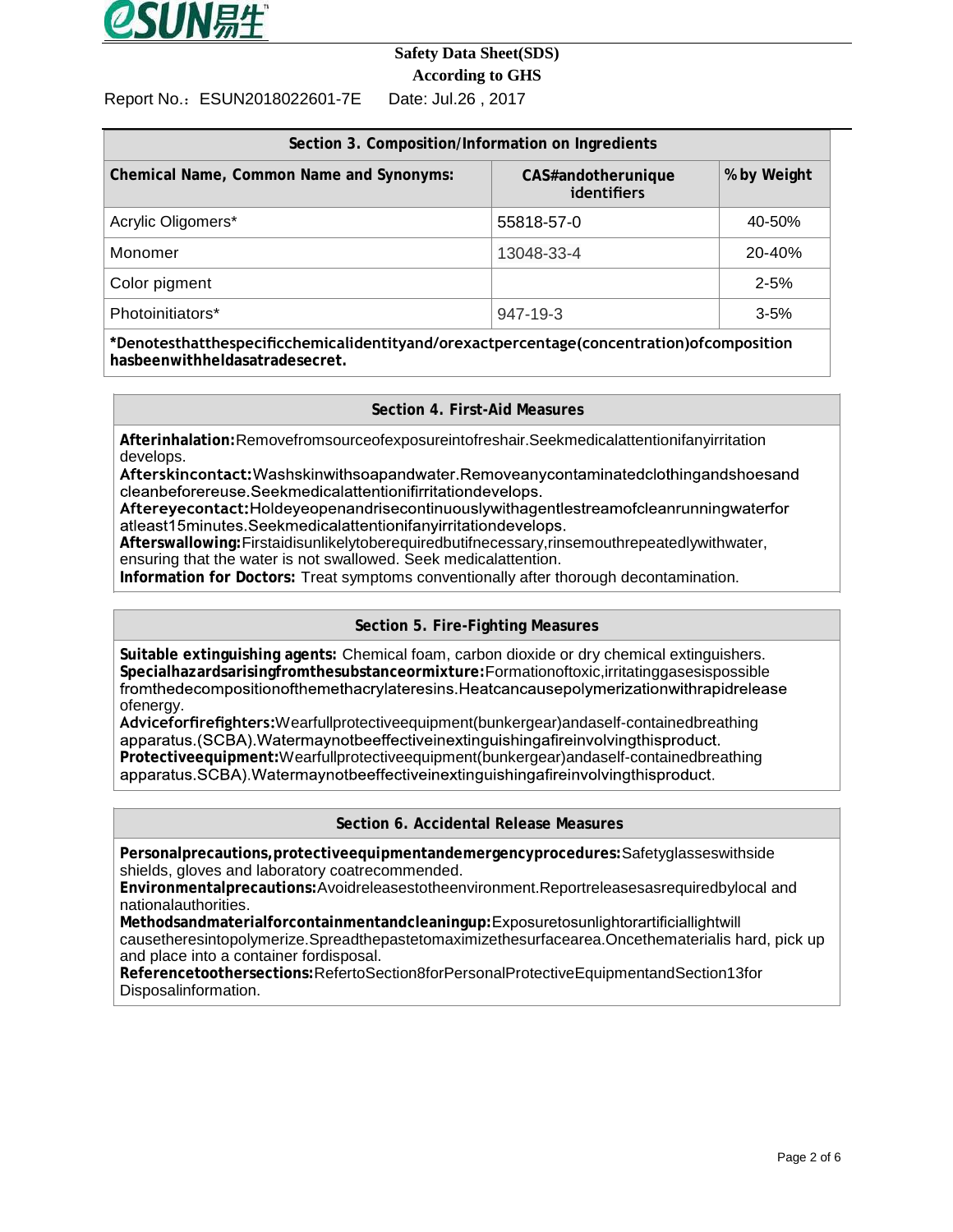

## **Safety Data Sheet(SDS)**

**According to GHS**

Report No.:ESUN2018022601-7E Date: Jul.26 , 2017

### **Section 7. Handling and Storage**

**Precautionsforsafehandling:**Avoidcontactwiththeeyes,skinandclothing.Avoidbreathingdustor fumes. Wear protective clothing and equipment as described in Section 8. Use with adequate ventilation. Wash thoroughly with soap and water after handling. Keep containers closed when not in use.Donotreusecontainers.Emptycontainersretainproductresiduesandcanbehazardous.Follow all SDS precautions when handling emptycontainers.

**Conditionsforsafestorage,includingandincompatibilities:**Storeinatightlyclosedcontainerinacool 29 90°F/-1.7-32.2°C), well-ventilated location away from incompatible materials. Donot store nearhigh temperatures, light or ignition sources. Do not store in an oxygen-free environment. Avoid freezing the material.

**Specific end use(s).** For professional use only.

#### **Section 8. Exposure Controls / Personal Protection**

**Control parameters:** Use in an enclosed process area is recommended.

**Personal protective equipment:** Depending on the conditions of use, protective gloves, apron, boots, head and face protection should be worn. Eye protection such as chemical splash goggles and/or face shield must be worn when the possibility exists for eye contact due to splashing or spraying liquid, airborne particles, or vapor.

**Generalprotectiveandhygienicmeasure:**Washhandsafterhandlingmaterialandbeforeeating.See section 7 for full protectivemeasures.

**BreathingEquipment:**Noneshouldbeneededfromnormaluse.Ifthismaterialishandledatelevated temperature or under mist forming conditions, approved respiratory protection equipment should be used. Selection and use of respiratory equipment must be in accordance with applicable regulations and good industrial hygienepractice.

**Protectionofhands:**Glovesarerecommended.Dependingontheconditionsofuse,labcoatand/or arm shields may beused.

**Material of gloves, Penetration time of glove material:** N/D

**Eye protection:** Use of safety goggles with side shields is recommended.

| Section 9. Physical and Chemical Properties                                                                                                                                                                                                                                                                                                       |                                                                                                                                                                                                                                                                                                                                                                    |  |  |  |  |  |
|---------------------------------------------------------------------------------------------------------------------------------------------------------------------------------------------------------------------------------------------------------------------------------------------------------------------------------------------------|--------------------------------------------------------------------------------------------------------------------------------------------------------------------------------------------------------------------------------------------------------------------------------------------------------------------------------------------------------------------|--|--|--|--|--|
| Information on basic physical and chemical<br>properties.<br>General Information.<br>Appearance<br>Form: Colored Liquid<br>Color: Colored, or having an intentionally added<br>pigmented color.<br>Odor: Ester-like odor.<br>Odor Threshold: N/D<br>pH value at $20^{\circ}$ C (68 $^{\circ}$ F): N/D                                             | VaporPressureat20°C(68°F):N/D<br>Density at 20°C (68°F): N/D<br>Relative density: N/D<br>Vapor Density: N/D<br>Evaporation rate: N/D<br>MiscibilitywithWater:Nearlyinsolubleinwater.<br>Partition coefficient (n-octanol/water):N/D<br>ViscosityUnits, Temp. (Brookfield)<br>220-250 cps at 25C/77F<br>Solvent content: N/D<br>Organic solvents: N/D<br>Water: N/D |  |  |  |  |  |
| Change in condition<br>Melting point/Melting range: N/D<br>Boiling point/Boiling range: N/D<br>Flash point: (PMCC) GT 93C/200F<br>Flammability (solid, gaseous): N/D<br>Ignition Temperature: N/D<br>Decomposition temperature: N/D<br>Auto igniting: N/D<br>Danger of explosion: N/D<br><b>Explosion limits: N/D</b><br>Lower: N/D<br>Upper: N/D | Solids content: N/D<br>Otherinformation: SpecificGravity: 1.10-1.125at<br>25C/77F                                                                                                                                                                                                                                                                                  |  |  |  |  |  |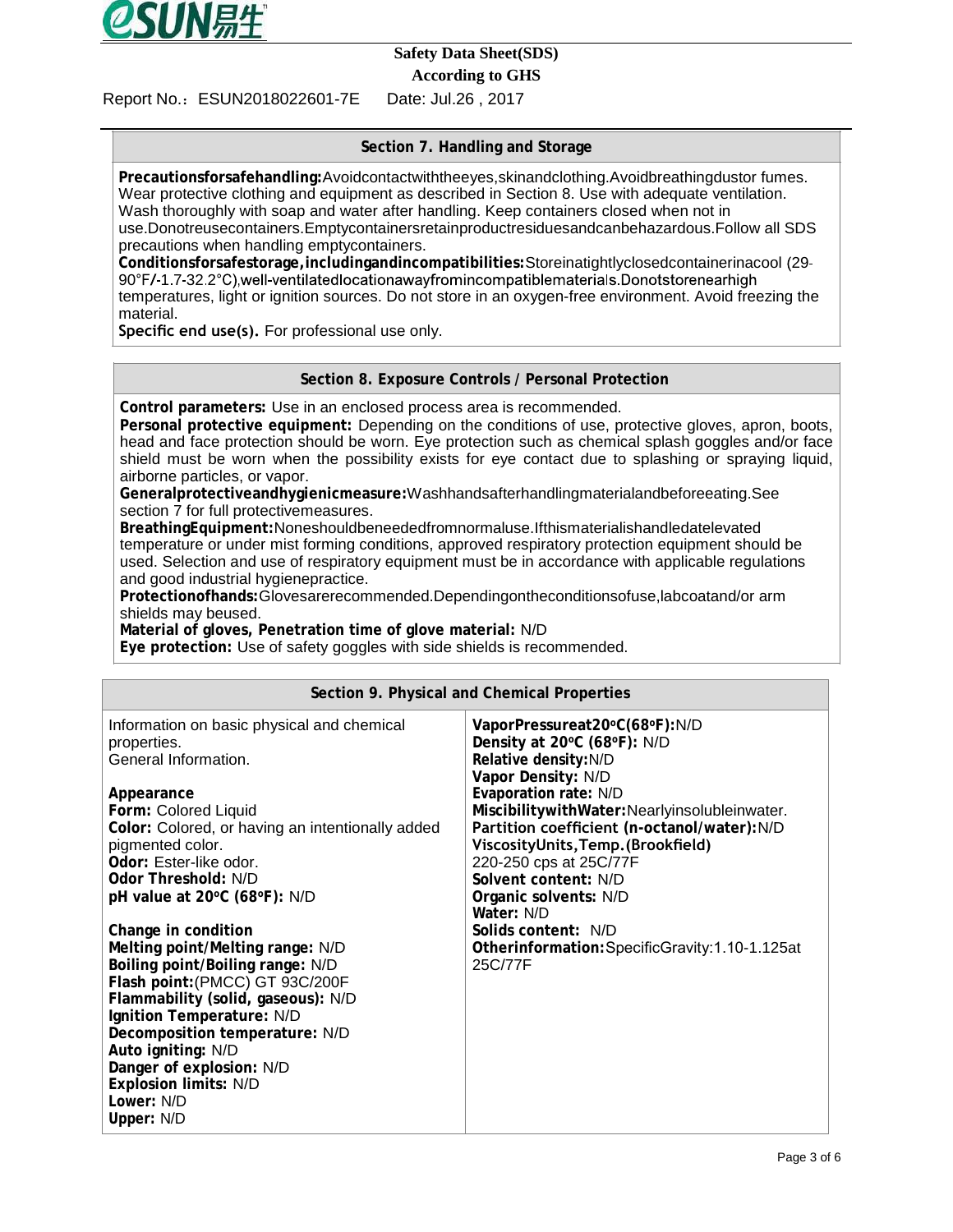

# **Safety Data Sheet(SDS)**

**According to GHS**

Report No.:ESUN2018022601-7E Date: Jul.26 , 2017

# **Section 10. Stability and Reactivity**

**Reactivity:** None known.

**Chemical Stability:** Stable if handled and stored as directed.

**Thermal decomposition/Conditions to avoid:** Avoid heat, light and sources of contamination**. Possibilityofhazardousreactions/Conditionstoavoid:**Heat,light,sourcesofcontaminationor inhibitor depletion may cause spontaneous polymerization generating heat and pressure.Closed containers may rupture or explode during runawaypolymerization. **Incompatible materials:** Reducing and oxidizing agents, peroxides and amines.

**Hazardous decomposition products:** Thermal decomposition may release acrid smoke or fumes, carbon and nitrogen oxides.

#### Section 11. Toxicological Information

**Acute toxicity:** Possible irritant. See section 2. **Primaryirritanteffect:SeeSection2forpossibleskinandeyeirritationandsensitization. LD/LC50valuesthatarerelevantforclassification:**N/D **IARC (International Agency for Research on Cancer)** None of the components are listed. NTP (National Toxicology Program) None of the components are listed.

**Section 12: Ecological Information**

**Aquatic Toxicity:** None of the components are listed. **Persistence and degradability:** No data is currently available. **Behaviorinenvironmentalsystems:**Nodataiscurrentlyavailable. **Bioaccumulativepotential:**Nodataiscurrentlyavailable. **Mobility in Soil:** No data is currently available. **Additional ecological information:** No additional data is available. **General Notes:** Release into the environment should be avoided. Refer to section 13 for disposal information. **Results of PBT and vPvB assessment:** N/D

**Other adverse effects:** None known.

#### **Section 13. Disposal Considerations**

Waste Treatment Methods

**Recommendation:** Cure material before disposal. Dispose in accordance with all federal, state and local regulations. Consult state and local hazardous waste regulations to ensure complete and accurate classification of waste. US EPA guidelines for the classification of hazardous waste are found in 40 CFR part 261.3.<br>Uncleaned packaging:

Recommendation: Rinsewithalcohol. Containanddisposeofrinsematerialaccordingtoallfederal, stateandlocalregulations.

**Recommended cleansing agent:** alcohol

Section 14. Transport Information

**Department of transportation classification:** Not hazardous by D.O.T. regulations **D.O.T. proper shipping name:** Not regulated **Other requirements:** N/A **Australian HazChem Code:** N/A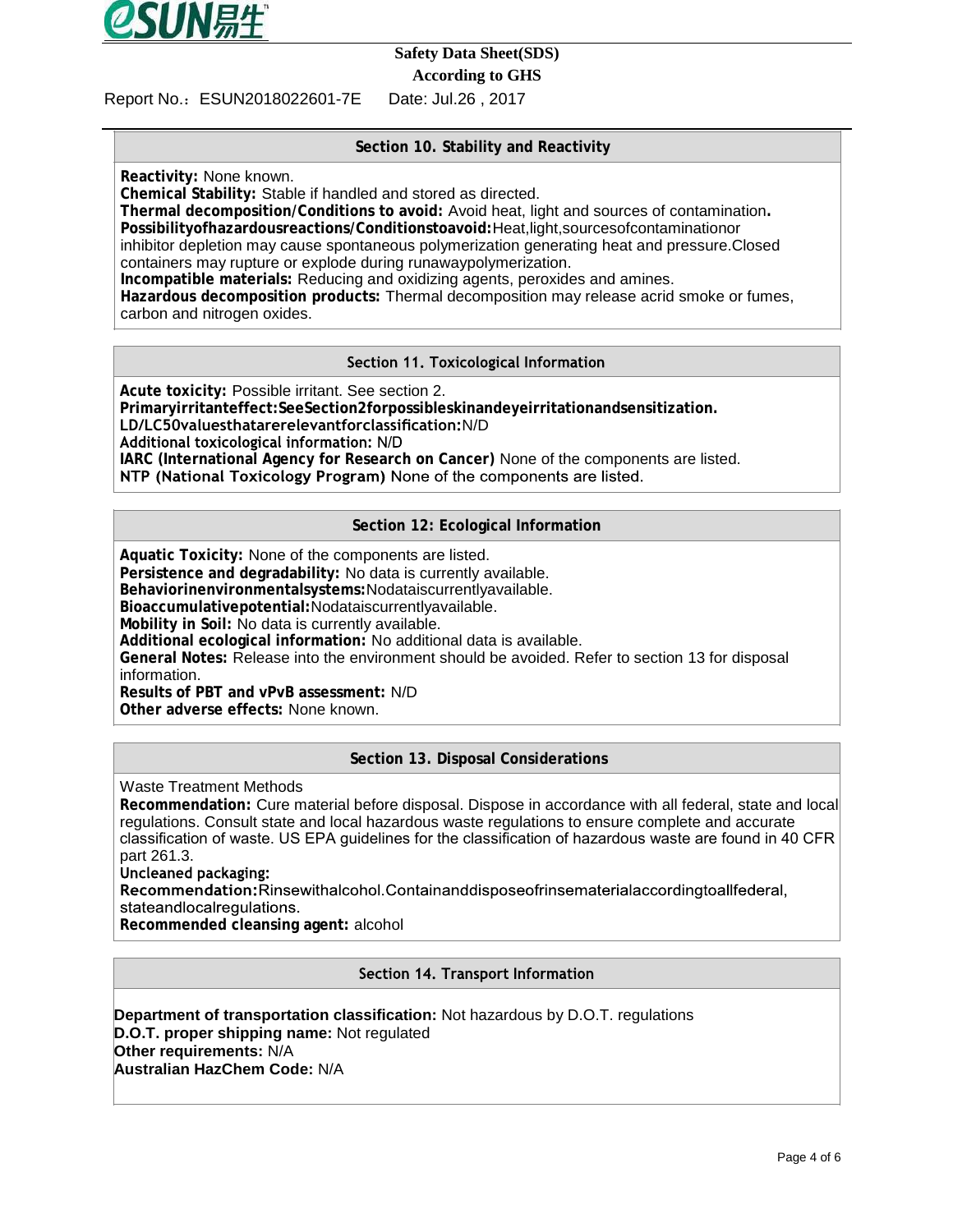

# **Safety Data Sheet(SDS)**

**According to GHS**

Report No.:ESUN2018022601-7E Date: Jul.26 , 2017

| Section 15. Regulatory Information                                                                                                                                                                                                                                                                                                                                                                                                                                                                                                                                                                                                                                                                                                                                                                                                                                                                                                                                                                                                            |                     |                  |                                   |                                           |                                                 |                                                                                             |                              |             |  |
|-----------------------------------------------------------------------------------------------------------------------------------------------------------------------------------------------------------------------------------------------------------------------------------------------------------------------------------------------------------------------------------------------------------------------------------------------------------------------------------------------------------------------------------------------------------------------------------------------------------------------------------------------------------------------------------------------------------------------------------------------------------------------------------------------------------------------------------------------------------------------------------------------------------------------------------------------------------------------------------------------------------------------------------------------|---------------------|------------------|-----------------------------------|-------------------------------------------|-------------------------------------------------|---------------------------------------------------------------------------------------------|------------------------------|-------------|--|
| The following provides a summary of the legal requirements.                                                                                                                                                                                                                                                                                                                                                                                                                                                                                                                                                                                                                                                                                                                                                                                                                                                                                                                                                                                   |                     |                  |                                   |                                           |                                                 |                                                                                             |                              |             |  |
|                                                                                                                                                                                                                                                                                                                                                                                                                                                                                                                                                                                                                                                                                                                                                                                                                                                                                                                                                                                                                                               |                     |                  | EUROPEAN ECONOMIC COMMUNITY (EEC) |                                           |                                                 |                                                                                             | <b>CANADA</b><br><b>REGS</b> |             |  |
| Ingredient                                                                                                                                                                                                                                                                                                                                                                                                                                                                                                                                                                                                                                                                                                                                                                                                                                                                                                                                                                                                                                    | EPA*<br><b>TSCA</b> | CA<br>Prop<br>65 | <b>EINECS</b>                     | European<br>Community<br><b>Standards</b> | Listed as<br>dangerous<br>chemicals<br>per ESIS | EEC<br>Symbol                                                                               | <b>DSL</b>                   | <b>NDSL</b> |  |
| А.<br>Methacrylated<br>oligomers                                                                                                                                                                                                                                                                                                                                                                                                                                                                                                                                                                                                                                                                                                                                                                                                                                                                                                                                                                                                              | Yes                 | No.              | Yes                               | None                                      | No                                              | Xi; Irritant,<br>R36/37/38,<br>R43<br>S3, S7/9,<br>S <sub>20</sub> ,<br>S26, S29,<br>S37/39 | Yes                          | Yes         |  |
| В.<br>Methacrylated<br>monomer                                                                                                                                                                                                                                                                                                                                                                                                                                                                                                                                                                                                                                                                                                                                                                                                                                                                                                                                                                                                                | Yes                 | No               | Yes                               | None                                      | No                                              | Xi; Irritant,<br>R36/37/38,<br>R43<br>S3, S7/9,<br>S20,<br>S26, S29,<br>S37/39              | Yes                          | Yes         |  |
| C.<br>Photoinitiator(s)<br>All the components present in this product at concentrations equal to or greater than 0.1% are listed, or excluded<br>from listing, on the United States Environmental Protection Agency Toxic Substances Control Act (TSCA)<br>inventory.                                                                                                                                                                                                                                                                                                                                                                                                                                                                                                                                                                                                                                                                                                                                                                         | Yes                 | No               | Yes                               | None                                      | <b>No</b>                                       | H303,<br>H402                                                                               | Yes                          | No          |  |
| <b>Substance Preparation Classification:</b>                                                                                                                                                                                                                                                                                                                                                                                                                                                                                                                                                                                                                                                                                                                                                                                                                                                                                                                                                                                                  |                     |                  | Irritant                          |                                           |                                                 |                                                                                             |                              |             |  |
| FULL TEXT OF ANY R-PHRASES AND S-PHRASES:<br><b>Risk Phrases:</b><br>R36/37/38 -- Irritating to eyes, respiratory system and skin<br>R43 -- May cause sensitization by skin contact<br><b>Safety Phrases:</b><br>S3 -- Keep in a cool place S7/9 -- Keep container<br>S20 - When using do not eat or drink<br>S26 -- In case of contact with eyes, rinse immediately with plenty of water and seek medical advice<br>S29 - Do not empty into drains<br>S36 -- Wear suitable protective clothing<br>S37/39 -- Wear suitable gloves and eye/face protection<br>SARA 302: No chemicals in this material are subject to the reporting requirements of SARA Title III, Section 302.<br>Pursuant to Title III of the Superfund Amendments and Reauthorization Act of 1986, (SARA) and 40 CFR 372<br>Part 372, this product does not contain chemicals subject to the reporting requirements under Section 313.<br>California Proposition 65: This product does not contain chemicals which are known to the state of California to<br>cause cancer. |                     |                  |                                   |                                           |                                                 |                                                                                             |                              |             |  |